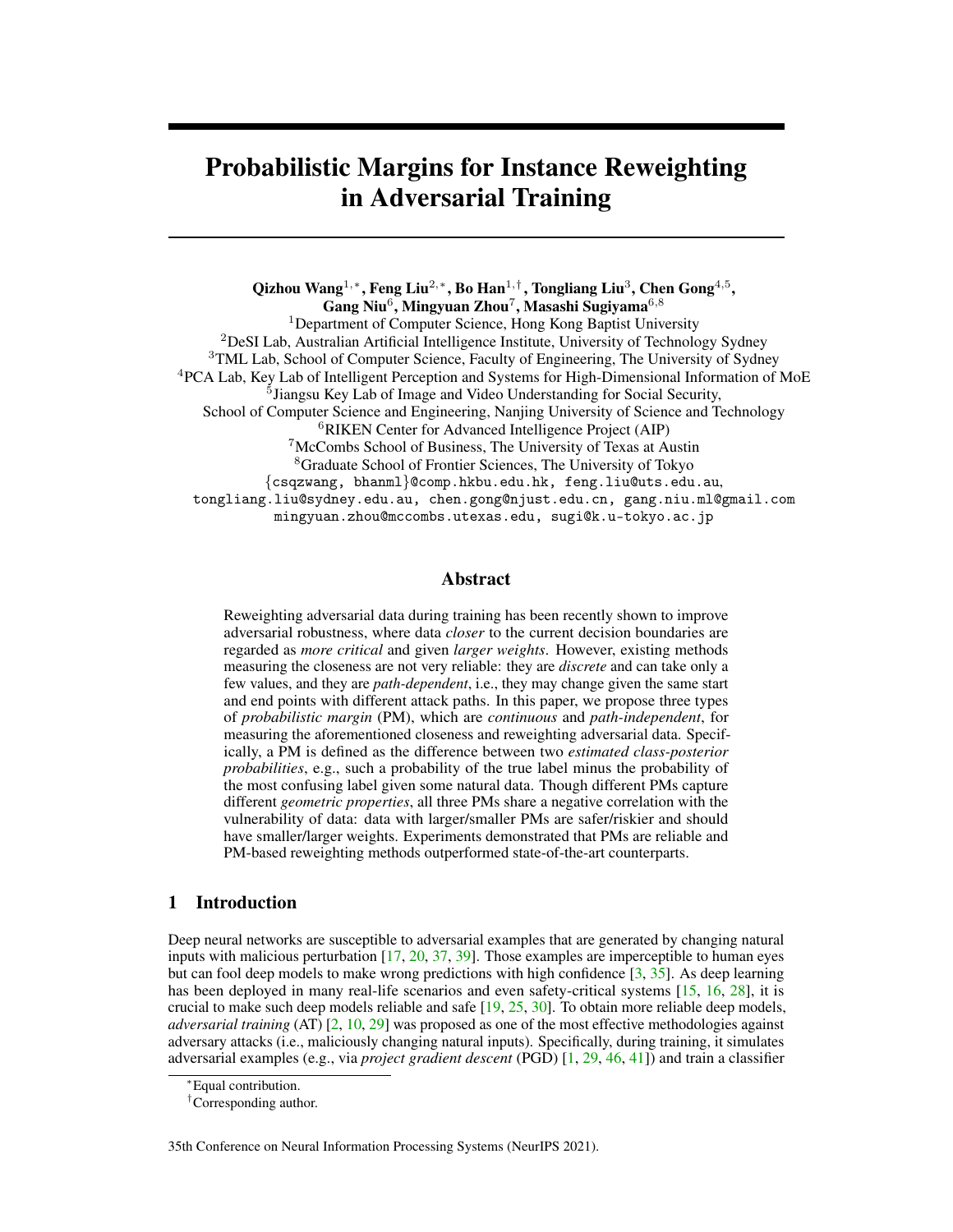

<span id="page-1-1"></span>Figure 1: An illustration for the drawbacks of LPS. (a) suggested that LPS is path-dependent and the PGD method (PGD) may get stuck at sub-optimal points. Here, we proved the existence of a better (not optimal) solution given by a LM-PGD method (Appendix A). LPSs are 50 and 14 estimated by PGD and LM-PGD, respectively, which reveals that LPS depends on the adopted attacks. (b) suggested that LPS can take only a few discrete values, and it may have confusing meanings when LPS met its maximum. In this case, one can hardly distinguish non-robust data with LPS being 10 and safe data that are insensitive to be attacked. (c) showed that the accuracy of GAIRAT (on *CIFAR-10*) dropped when facing CW attacks. The main reason is that LPS is not reliable in measuring the distance, and thus it makes wrong judgments when assigning weights for non-robust instances.

with the simulated adversarial examples [\[29,](#page-10-7) [46\]](#page-11-1). Since such a model has seen some adversarial examples during its training process, it can defend against certain adversarial attacks and is more *adversarial-robust* than traditional classifiers trained with natural data [\[7,](#page-9-7) [14,](#page-9-8) [36,](#page-10-8) [49\]](#page-11-3).

Recently, researchers have found that over-parameterized deep networks still have the insufficient model capacity, due to the overwhelming smoothing effect of AT  $[47, 33]$  $[47, 33]$  $[47, 33]$ . As a result, they proposed *instance-reweighted adversarial training*, where adversarial data should have unequal importance given limited model capacity [\[47\]](#page-11-4). Concretely, they suggested that data *closer* to the decision boundaries are much more vulnerable to be attacked  $[45, 47]$  $[45, 47]$  $[45, 47]$  and should be assigned larger weights during training. To characterize these *geometric properties* of data (i.e., the closeness between the data and decision boundaries), Zhang et al. [\[47\]](#page-11-4) suggested an estimation in the input space, i.e., the *least PGD steps* (LPS), to identify non-robust (i.e., easily-be-attacked) data. Specifically, LPS is the number of steps to make the adversarial variant of such an instance cross the decision boundaries, starting from a natural instance. Based on LPS, they achieved state-of-the-art performance via a general framework termed *geometry-aware instance-reweighted adversarial training* (GAIRAT).

However, existing methods  $[18, 22, 38]$  $[18, 22, 38]$  $[18, 22, 38]$  $[18, 22, 38]$  $[18, 22, 38]$  in measuring the geometric properties of data are *path-dependent*, i.e., they may change even given the same start (a natural example) and end point (the adversarial variant); and they are *discrete* with only a few valid values (Figure [2\)](#page-1-0). The path-dependency makes the computation unstable, where the results may change given different attack paths. The discreteness makes the measurement ambiguous since each value would have several (even contradictory) meanings. We take LPS as an example to demonstrate a path-dependent (Figure [1a](#page-1-1)) and discrete measurement (Figure [1b](#page-1-1)). As we can see in Figure [1c](#page-1-1), the consequence is non-negligible: although adopting LPS (i.e., GAIRAT) reveals improvement for the PGD-100 attack [\[29\]](#page-10-7), its performance is well below AT regarding the CW attack [\[9\]](#page-9-10).

In this paper, we propose the *probabilistic margin* (PM), which is *continuous* and *path-independent*, for reweighting adversarial data during AT. PM is a geometric measurement from a data point to the closest decision boundary, following the *multi-class margin* [\[23\]](#page-10-12) in traditional geometry-aware machine learning. Note that, instead of choosing the input space as LPS, PM



<span id="page-1-0"></span>Figure 2: LPS and the proposed PM in comparison. The PGD method takes 6 step to find an instance to violate the decision boundary (i.e., LPS equals 6), while PM is continuous to represent this distance.

is defined by the *estimated class-posterior probabilities* from the model outputs, e.g., such the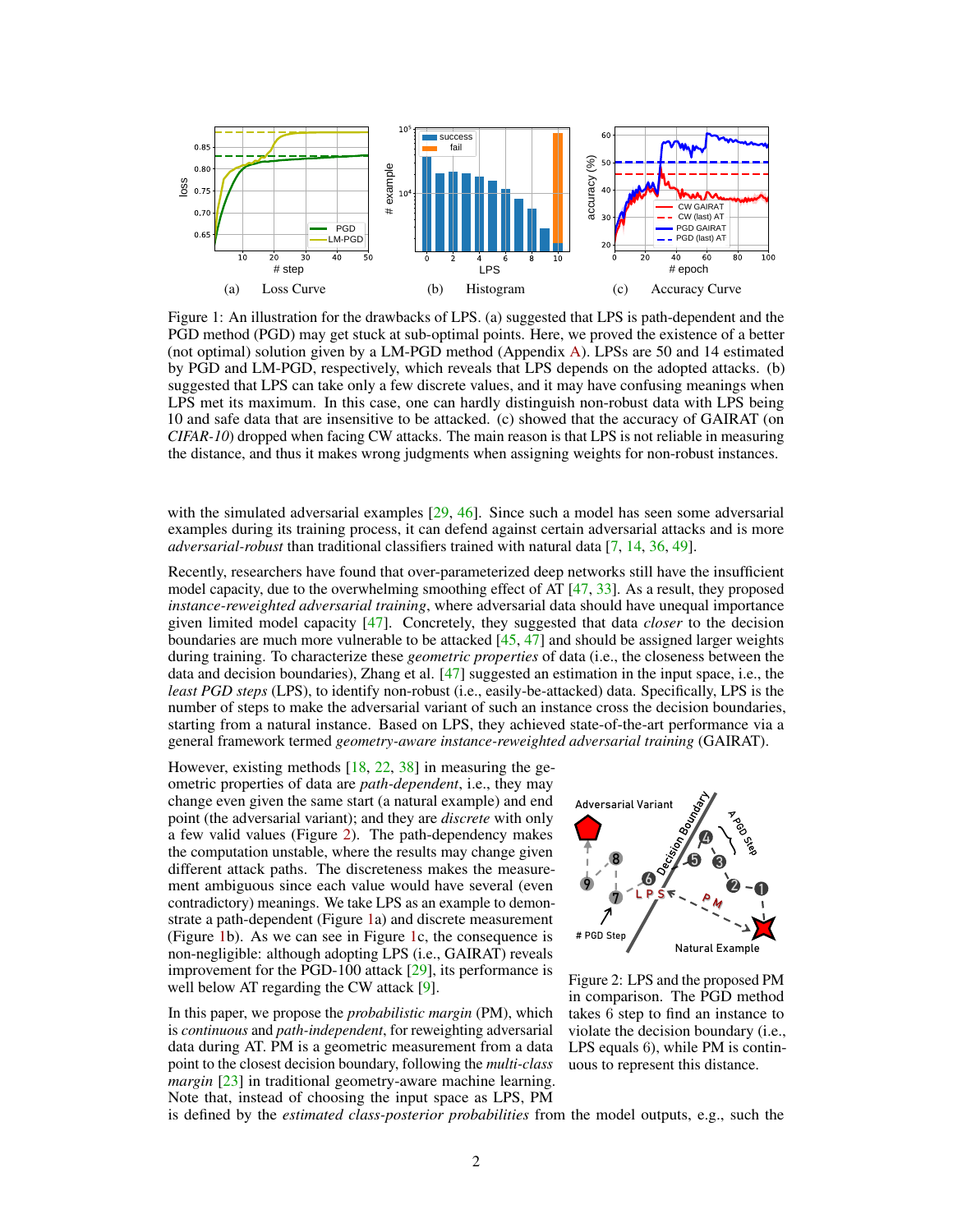probability of the true label minus the probability of the most confusing label given some natural data. Therefore, PM is computed in a low-dimensional embedding space with normalization, alleviating the troubles in comparing data from different classes.

The definition of PM is general, where we consider three specifications, namely, PM<sup>nat</sup>, PM<sup>adv</sup>, and PM<sup>dif</sup>. Concretely, PM<sup>nat</sup> and PM<sup>adv</sup> are the PM scores regarding natural and adversarial data, respectively. They assume that the vulnerability of data is revealed by the closeness regarding either the natural data or the adversarial variants. However, the definition of PM<sup>dif</sup> is slightly different, which is the distance of a natural data point to its adversarial variant. PM<sup>dif</sup> is viewed as a conceptual counterpart of LPS, but is critically different since it is continuous and path-independent. In our paper, we verified the effectiveness of  $PM<sup>nat</sup>$  and  $PM<sup>adt</sup>$  and showed that they can represent the geometric properties of data well. Note that, though these types of PMs depict different geometric properties, they all share a negative correlation with the vulnerability of data—larger/smaller PMs indicate that the corresponding data are safer/riskier and thus should be assigned with smaller/larger weights.

Eventually, PM is employed for reweighting adversarial data during AT, where we propose the *Margin-Aware Instance reweighting Learning* (MAIL). With a non-increased weight assignment function in Eq. [\(8\)](#page-5-0), MAIL pays much attention to those non-robust data. In experiments, MAIL was combined with various forms of commonly-used AT methods, including traditional AT [\[29\]](#page-10-7), MART [\[40\]](#page-11-6), and TRADES  $[45]$ . We demonstrated that PM is more reliable than previous works in geometric measurement, irrelevant to the forms of the adopted objectives. Moreover, in comparison with advanced methods, MAIL revealed its state-of-the-art performance against various attack methods, which benefits from our path-independent and continuous measurement.

## 2 Preliminary

## 2.1 Traditional Adversarial Training

For a K-classification problem, we consider a training dataset  $S = \{(x_i, y_i)\}_{i=1}^n$  independently drawn from a distribution D and a deep neural network  $h(x; \theta)$  parameterized by  $\theta$ . This deep classifier  $h(x; \theta)$  predicts the label of an input data via  $h(x; \theta) = \arg \max_k \mathbf{p}_k(x; \theta)$ , with  $\mathbf{p}_k(x; \theta)$ being the predicted probability (softmax on logits) for the  $k$ -th class.

The goal of AT is to train a model with a low adversarial risk regarding the distribution  $D$ , i.e.,  $\mathcal{R}(\theta) = \mathbb{E}_{(x,y)\sim\mathcal{D}}[\max_{\delta \in \Delta} \ell(x+\delta, y;\theta)],$  where  $\Delta$  is the threat model, defined by an  $L_p$ -norm bounded perturbation with the radius  $\epsilon: \Delta = \{ \delta \in \mathbb{R}^d \mid ||\delta||_p \leq \epsilon \}.$  Therein, AT computes the new perturbation to update the model parameters, where the PGD method [\[29\]](#page-10-7) is commonly adopted: for a (natural) example  $x_i$ , it starts with random noise  $\xi$  and repeatedly computes

<span id="page-2-1"></span>
$$
\delta_i^{(t)} \leftarrow \text{Proj}\left[\delta_i^{(t-1)} + \alpha \text{sign}\left(\nabla_{\theta}\ell(x_i + \delta_i^{(t-1)}, y_i; \theta)\right)\right],\tag{1}
$$

with Proj the clipping operation such that  $\delta^{(t)}$  is always in  $\Delta$  and sign the signum function. Due to the non-convexity, we typically approximate the optimal solution by  $\delta_i^{(T)}$  with T being the maximally allowed iterations. Accordingly,  $\delta_i^{(T)}$  is viewed as the perturbation for the *most* adversarial example [\[47\]](#page-11-4), and the learning objective function is formulated by

<span id="page-2-0"></span>
$$
\arg\min_{\theta} \sum_{i} \ell(x_i + \delta_i^{(T)}, y_i; \theta). \tag{2}
$$

Intuitively, AT corresponds to the *worst-case robust optimization*, continuously augmenting the training dataset with adversarial variants that highly confuse the current model. Therefore, it is a practical learning framework to alleviate the impact of adversarial attacks. Unfortunately, it leads to insufficient network capacity, resulting in unsatisfactory model performance regarding adversarial robustness. The reason is that, AT has an overwhelming smoothing effect in fitting highly adversarial examples [\[45\]](#page-11-5), and thus consumes large model capacity to learn from some individual data points.

## <span id="page-2-2"></span>2.2 Geometry-Aware Adversarial Training

Zhang et al. [\[47\]](#page-11-4) claimed that training examples should have unequal significance in AT, and proposed the *geometry-aware instance-reweighted adversarial training* (GAIRAT). It is a general framework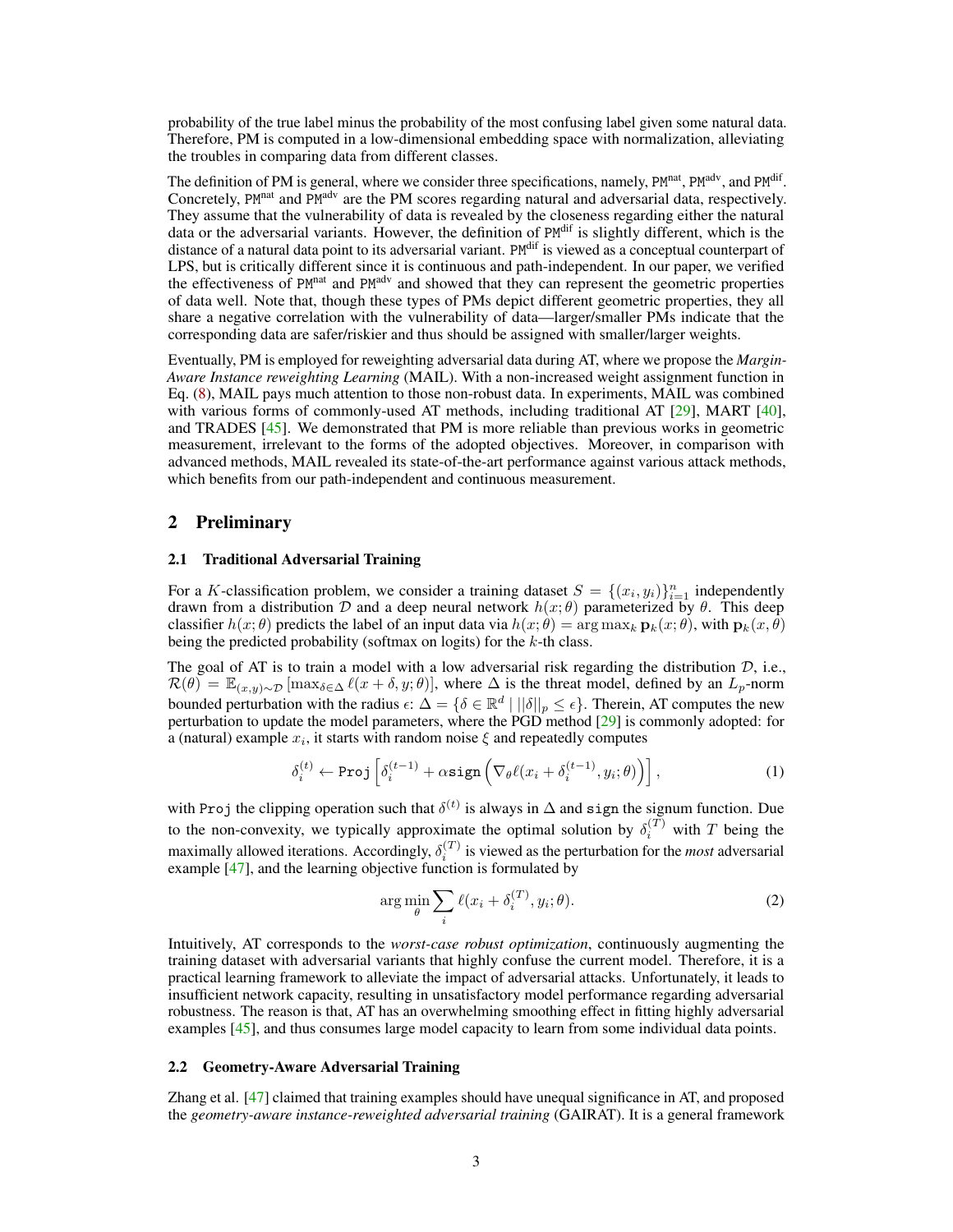to reweight adversarial data during training, where Eq. [\(2\)](#page-2-0) is modified as

<span id="page-3-0"></span>
$$
\arg\min_{\theta} \sum_{i} \omega_i \ell(x_i + \delta_i^{(T)}, y_i; \theta) \quad \text{s.t. } \omega_i \ge 0 \text{ and } \sum_{i} \omega_i = 1. \tag{3}
$$

Note that, the constraints are required since the risk after weighting is consistent with the original one without weighting. Further, the generation of perturbation still follows Eq. [\(1\)](#page-2-1). They revealed that data near decision boundary are much vulnerable to be attacked and require large weights.

LPS as a geometric measurement. In assigning weights, GAIRAT needs a proper measurement for the distance to the decision boundaries. They suggested the estimation in high-dimensional input space via LPS (Fig. [2\)](#page-1-0), which is the least PGD iterations for a perturbation that leads to a wrong prediction. Intuitively, a small LPS indicates that the data point can quickly cross the decision boundary and thus close to it.

The drawbacks of LPS. Although promising results have been verified in experiments, LPS is path-dependent and limited by a few discrete values, where the consequence is non-negligible. In Figure [1\(](#page-1-1)a), we showed that the PGD method will get stuck. Therefore, using LPS as a geometric measurement, we might identify non-robust examples as robust ones. Here, we modified the vanilla PGD method with the *line-searched* learning rate [\[43\]](#page-11-7) and *Nesterov momentum* [\[31\]](#page-10-13) (see Appendix A), termed *Line-search & Momentum-PGD* (LM-PGD), and we compared the loss curve of PGD with that of LM-PGD on one example. The maximal iterations of PGD was 50. As we can see, PGD almost converged at the 14-th step, and the loss value did not ascend anymore. As a result, LPS of this example was 50, and this example was taken as a robust one in the view of LPS. However, LM-PGD still ascended after the 14-th step and successfully attacked the instance at the 15-th step. This result means that such an instance is *not* a robust one, but LPS made a wrong judgment in its robustness. The main reason is that, LPS is heavily dependent on attack paths, even though both paths are highly similar.

Now, we demonstrate that the limited range of LPS would cause problems as well. In Figure [1b](#page-1-1), we show the histogram of LPSs for data on CIFAR-10 [\[24\]](#page-10-14). Higher LPS values mean that these examples were more robust and required smaller weights during AT. It could be seen that LPS has a confusing meaning when it equaled the maximal value, which is 10 following [\[29\]](#page-10-7). For data whose LPSs were 10, they would be the most robust/safe ones. However, it could be seen that they still contained the critical data points (the blue part). Although the proportion of the critical data seems low, ignoring them during AT (i.e., assigning small weights for them) will cause problems. For example, the trained classifier's accuracy will drop significantly when facing the CW attack [\[9\]](#page-9-10) (Figure [1c](#page-1-1)).

## 3 Probabilistic Margins for Instance Reweighting

The drawbacks of LPS motivate us to improve the measurement in discerning robust data and risky data, and we introduce our proposal in this section.

#### 3.1 Geometry Information in view of Probabilistic Margin

Instead of using the input space as LPS, we suggest the measurement on estimated class-posterior probabilities, which are normalized embedding features (softmax on logits) in the range  $[0, 1]$  for each dimension. Note that, without normalization, average distances from different classes might be of diverse scales (e.g., the average distance is 10 for the *i*-th class and 100 for the *j*-th class), increasing the challenge in comparing data from different classes (see Appendix B).

Inspired by the *multi-class margin* in margin theory [\[23\]](#page-10-12), we propose the *probabilistic margin* (PM) regarding model outputs, namely,

$$
PM(x, y; \theta) = \mathbf{p}_y(x; \theta) - \max_{j, j \neq y} \mathbf{p}_j(x; \theta),
$$
\n(4)

where the first term in the r.h.s. is the *closeness* of x to the "center" of the true label  $\gamma$  and the second term is the closeness to the nearest class except  $\gamma$  (i.e., the most confusing label). The difference between the two terms is clearly a valid measurement, where the magnitude reflects the distance from the nearest boundary, and the signum indicates which side the data point belongs to. Figure [3](#page-4-0)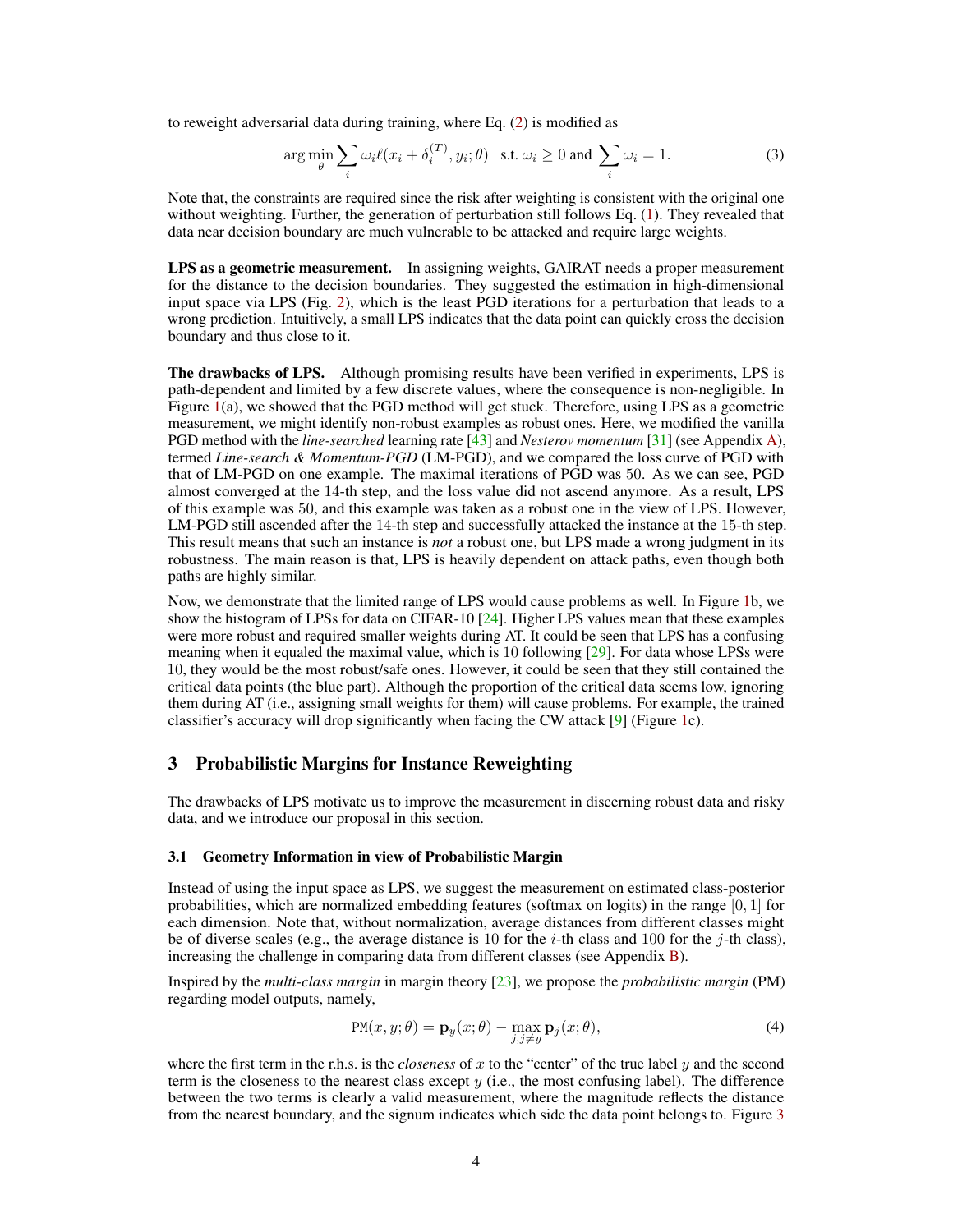



<span id="page-4-0"></span>Figure 3: An illustration of PM, where  $p_i$ is the probability that a data point belongs to the  $i$ -th class. As a special example, here we assume  $PM = p_i - p_j$  with i the target  $y$  and  $j$  the nearest class except  $y$ .

<span id="page-4-2"></span>Figure 4: Comparison of LPS and PM (PM<sup>nat</sup>). An interquartile range box represents the middle 50% of the considered data with the inside line being the median; a whisker is the range for the bottom/top 5% data, and points above/below whiskers are outliers.

summarizes the key concepts, with  $i$  for the true label  $y$  and  $j$  for the most confusing class. For example, when  $\mathbf{p}_y(x; \theta) = \mathbf{p}_j(x; \theta) = 0.5$ , PM is 0 and the data point x is on the decision boundary between two classes; when  $\mathbf{p}_y(x;\theta) = 0.6$  and  $\mathbf{p}_j(x;\theta) = 0.4$ , PM is positive and the data point x is much closer to the true label; if  $\mathbf{p}_y(x;\theta) = 0.\dot{4}$  and  $\mathbf{p}_j(x;\theta) = 0.6$ , PM is negative and the data point  $x$  is much closer to the most confusing class.

The above discussion indicates that PM can point out which geometric area a data point belongs to, where we discuss the following three scenarios: the *safe area* with large positive PMs, the *classboundary-around data* with positive PMs close to 0, and the *wrong-prediction area* with negative PMs. The safe area contains guarded data that are insensitive to perturbation, which are safe and require low attention in AT (i.e., small weights); for the class-boundary-around data, they are much vulnerable to be attacked  $[45, 47]$  $[45, 47]$  $[45, 47]$  and thus need larger weights than the safe data; for data in the wrong-prediction area, they are the most critical since the attack method can successfully fool the current model, and thus they should be assigned the largest weights. For a data point, this indicates a negative correlation of its PM with the vulnerability, where a larger PM indicates a smaller weight is required for this data point. In realization, the measurement of PM can be employed for adversarial data or natural ones, which are of the forms:

$$
PM_i^{\text{adv}} = \mathbf{p}_{y_i}(x_i + \delta_i^{(T)}; \theta) - \max_{j, j \neq y_i} \mathbf{p}_j(x_i + \delta_i^{(T)}; \theta),
$$
\n(5)

$$
PM_i^{nat} = \mathbf{p}_{y_i}(x_i; \theta) - \max_{j, j \neq y_i} \mathbf{p}_j(x_i; \theta),
$$
\n(6)

for a data point  $x_i$  respectively. They assume that the vulnerability of data is revealed by the closeness regarding either the natural data or their adversarial variants. Besides these two basic cases, one can also consider the difference between the natural and adversarial predictions, namely,

<span id="page-4-1"></span>
$$
PM_i^{dif} = \mathbf{p}_{y_i}(x_i; \theta) - \mathbf{p}_{y_i}(x_i + \delta_i^{(t_i)}; \theta), \tag{7}
$$

where  $t_i \leq T$  denotes LPS of  $x_i$ . PM<sup>dif</sup> is a conceptual counterpart of LPS, while Eq. [\(7\)](#page-4-1) is actually path-independent and continuous, which is more reliable than LPS. Note that, the valid range of PM<sup>dif</sup> (i.e., [0, 1]) is different from that of PM<sup>adv</sup> and PM<sup>nat</sup> (i.e., [-1, 1]), which may bring unnecessary troubles since the geometric meanings of PM<sup>nat</sup> and PM<sup>dif</sup> are highly similar. Therefore, in our experiments, we mainly verify the effectiveness of PM<sup>adv</sup> and PM<sup>nat</sup>.

Without direct involvement of the PGD method, PM is continuous and path-independent, making it more reliable than LPS. In Figure [4,](#page-4-2) we depicted the box plot regarding PM for training data with various LPSs. The instability of LPS is evident: from the box centers, there is a little differentiation for data with large LPSs (e.g., LPS =  $7$  or  $9$ ) regarding PM; from the whiskers and outliers, the spreads of PMs are relatively scattered and the numbers of outliers are significant, confirming that the geometric messages characterized by LPS may not be very stable.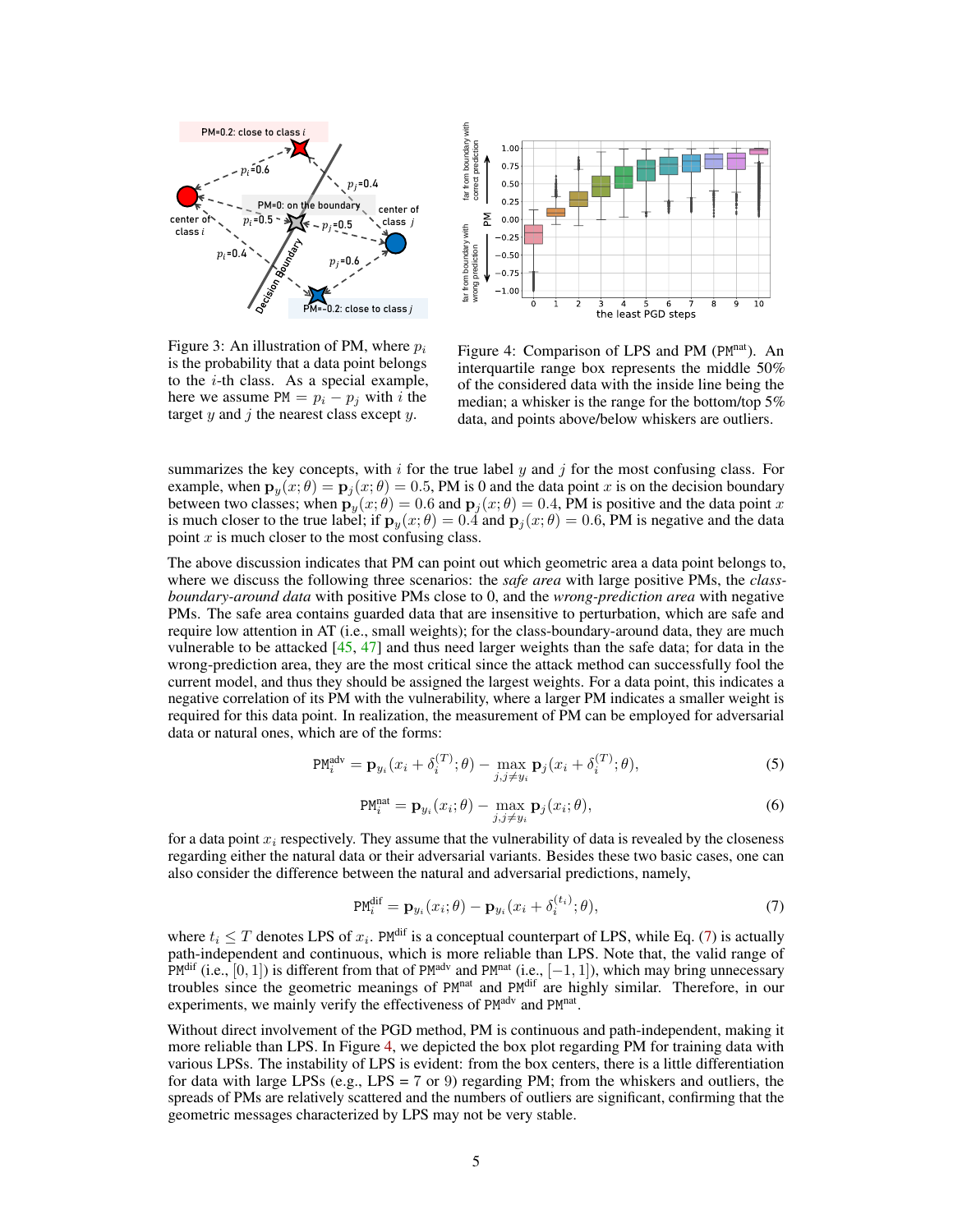#### <span id="page-5-1"></span>Algorithm 1 MAIL: The Overall Algorithm.

**Input:** a network model with the parameters  $\theta$ ; and a training dataset S of size n. **Output:** a robust model with parameters  $\theta^*$ .

1: for  $e = 1$  to num\_epoch do 2: for  $b = 1$  to num\_batch do 3: sample a mini-batch  $\{(x_i, y_i)\}_{i=1}^m$  $\triangleright$  mini-batch of size m. 4: **for**  $i = 1$  to batch\_size **do** 5:  $\delta_i^{(0)} = \xi$ , with  $\xi \sim \mathcal{U}(0, 1)$ ; 6: **for**  $t = 1$  to  $T$  do 7:  $\delta_i^{(t)} \leftarrow \texttt{Proj} \left[ \delta_i^{(t-1)} + \alpha \texttt{sign} \left( \nabla_\theta \ell(x_i + \delta_i^{(t-1)}, y_i; \theta) \right) \right];$ 8: end for 9:  $w_i^{\text{unn}} = \texttt{sigmoid}(-\gamma (PM_i - \beta));$ 10: end for 11:  $\omega_i = M \times w_i^{\text{unn}} / \sum_j w_j^{\text{unn}}, \forall i \in [m];$   $\triangleright \omega_i = 1$  during burn-in period. 12:  $\theta \leftarrow \theta - \eta \nabla_{\theta} \sum_{i=1}^{m} \omega_i \ell(x_i + \delta_i, y_i; \theta) + \mathcal{R}(x_i, y_i; \theta);$ 13: end for 14: end for

#### 3.2 Margin-Aware Instance Reweighting Learning (MAIL)

To benchmark our proposal against state-of-the-art counterparts, we propose the *margin-aware instance reweighting learning* (MAIL). The overall algorithm is summarized in Algorithm [1.](#page-5-1) Generally, the objective is  $\sum_i \omega_i \ell(x_i + \delta_i^{(T)}, y_i; \theta) + \mathcal{R}(x_i, y_i; \theta)$ , where  $\mathcal R$  is an optional regularization term. This objective implies the optimization for the model, with one step (Step 5–8) generating the adversarial variants, one step (Step 9–11) calculating the importance weights, and one step (Step 12) minimizing the reweighted loss w.r.t. the model parameters.

Weight Assignment: We adopt the sigmoid function for weight assignment, which can be viewed as a *softened* sample selection operation of the form:

<span id="page-5-0"></span>
$$
\omega_i^{\text{unn}} = \text{sigmoid}(-\gamma(PM_i - \beta)),\tag{8}
$$

where  $\beta$  indicates how many data should have relatively large weights and  $\gamma \geq 0$  controls the smoothness around  $\beta$ . Note that, PM<sub>i</sub> denotes the PM score for the *i*-th data point, which could be any one of PM<sup>adv</sup>, PM<sup>nat</sup>, and PM<sup>dif</sup>. Eq. [\(8\)](#page-5-0) is a monotonic function that assigns large values for data with small PMs, paying attention to critical data as discussed in Section [2.2.](#page-2-2) Moreover, it should be further normalized by  $\omega_i = N \times w_i^{\text{unn}} / \sum_j w_j^{\text{unn}}$  to meet the constraint in Eq. [\(3\)](#page-3-0).

Burn-in Period: During the initial training phase, the geometric information is less informative since the deep model is not adequately learned. Directly using the computed weights may mislead the training procedure and accumulate the bias in erroneous weight assignment. Therefore, we introduce a burn-in period at the beginning, where  $\omega$  is fixed to 1 regardless of the corresponding PM value. A similar strategy has also been considered in Zhang et al. [\[47\]](#page-11-4).

Two Realizations: The proposed MAIL is general for reweighting adversarial data, which can be combined with existing works. Here we give two representative examples: the first one is based on the vanilla AT  $[40]$ , with the learning objective of the form (termed MAIL-AT):

$$
-\sum_{i}\omega_{i}\log\mathbf{p}_{y_{i}}(x_{i}+\delta_{i}^{(T)};\theta). \tag{9}
$$

The second one is based on TRADES [\[45\]](#page-11-5), which adopts the Kullback-Leibler (KL) divergence regarding natural and adversarial prediction, and also requires the learning guarantee (taken as a regularization term here) on the natural prediction. Overall, the learning objective is (termed MAIL-TRADES)

$$
\beta \sum_{i} \omega_i \text{KL}(\mathbf{p}(x_i + \delta_i^{(T)}; \theta) || \mathbf{p}(x_i; \theta)) - \sum_{i} \log \mathbf{p}_{y_i}(x_i; \theta), \qquad (10)
$$

where  $\beta > 0$  is the trade-off parameter and KL $(p||q) = \sum_k p_k \log p_k / q_k$  denotes the KL divergence.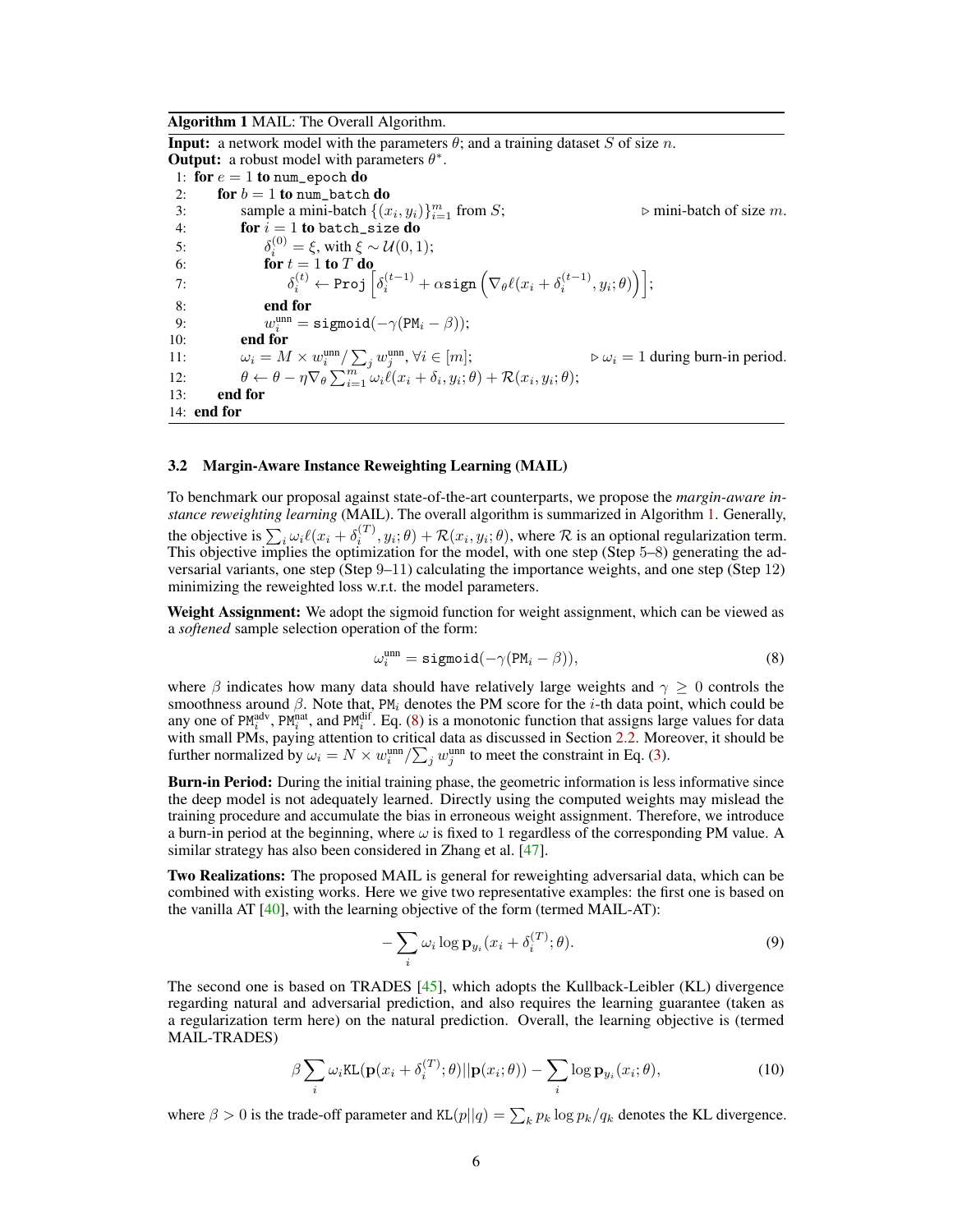|            | AT $[29]$  |            |                   | <b>MART</b> [40] |            |                   | TRADES [45] |            |                   |
|------------|------------|------------|-------------------|------------------|------------|-------------------|-------------|------------|-------------------|
|            | <b>LPS</b> | $PM_{nat}$ | $PM_{\text{adv}}$ | <b>LPS</b>       | $PM_{nat}$ | $PM_{\text{adv}}$ | <b>LPS</b>  | $PM_{nat}$ | $PM_{\text{adv}}$ |
| <b>NAT</b> | 82.26      | 82.50      | 83.15             | 84.45            | 83.75      | 84.12             | 78.52       | 82.71      | 80.49             |
|            | $\pm$ 0.60 | $\pm 0.20$ | $\pm 0.46$        | $\pm 0.17$       | $\pm 0.09$ | $\pm 0.46$        | $\pm 0.20$  | $\pm 0.52$ | $\pm 0.18$        |
| PGD        | 54.14      | 55.00      | 55.25             | 53.16            | 53.63      | 53.65             | 51.67       | 52.37      | 53.67             |
|            | $\pm$ 0.15 | $\pm 0.32$ | $\pm 0.23$        | $\pm 0.26$       | $\pm 0.21$ | $\pm 0.23$        | $\pm 0.54$  | $\pm 0.65$ | $\pm 0.14$        |
| AA         | 36.32      | 44.25      | 44.10             | 46.00            | 46.70      | 47.20             | 44.40       | 49.52      | 50.60             |
|            | $\pm 0.57$ | $\pm 0.45$ | $\pm 0.21$        | $\pm 0.26$       | $\pm 0.10$ | $\pm 0.21$        | $\pm 0.20$  | $\pm 0.11$ | $\pm$ 0.22        |

<span id="page-6-1"></span>Table 1: Comparison of LPS and PM on CIFAR-10 dataset.

Our proposal is flexible and general enough in combining with many other advanced methods. For example, we can modify MART [\[40\]](#page-11-6), which could discern correct/wrong prediction, to further utilize their geometric properties (termed MAIL-MART). Its formulation is similar to that of MAIL-TRADES with a slightly different learning objective, which is provided in Appendix C.

# 4 Experiments

We conducted extensive experiments on various datasets, including SVHN [\[32\]](#page-10-15), CIFAR-10 [\[24\]](#page-10-14), and CIFAR-100 [\[24\]](#page-10-14). The adopted backbone models are ResNet (ResNet-18) [\[21\]](#page-10-16) and wide ResNet (WRN-32-10) [\[44\]](#page-11-8). In Section [4.2,](#page-6-0) we verified the effectiveness of PM as a geometric measurement. In Section [4.3,](#page-7-0) we benchmarked our MAIL against advanced methods. The source code of our paper can be found in [github.com/QizhouWang/MAIL.](https://github.com/QizhouWang/MAIL)

## 4.1 Experimental Setup

Training Parameters. For the considered methods, networks were trained using mini-batch gradient descent with momentum 0.9, weight decay  $3.5 \times 10^{-3}$  (for ResNet-18) /  $7 \times 10^{-4}$  (for WRN-32-10), batch size 128, and initial learning rate 0.01 (for ResNet-18) / 0.1 (for WRN-32-10) which is divided by 10 at the 75-th and 90-th epoch. To some extent, this setup can alleviate the impact of adversarial over-fitting [\[33,](#page-10-9) [40\]](#page-11-6). Moreover, following Madry et al. [\[29\]](#page-10-7), the perturbation bound  $\epsilon$  is 8/255 and the (maximal) number of PGD steps k is 10 with step size  $\alpha = 2/255$ .

**Hyperparameters.** The slope and bias parameters were set to 10 and  $-0.5$  in MAIL-AT and to 2 and 0 in both MAIL-TRADES and MAIL-MART. The trade-off parameter  $\beta$  was set to 5 in MAIL-TRADES, and to 6 in MAIL-MART (Algorithm 4 in Appendix  $\overline{C}$ ). For the training procedure, the weights started to update when the learning rate drop at the first time following Zhang et al. [\[47\]](#page-11-4), i.e., the initial 74 epochs is burn-in period, and then we employed the reweighted objective functions.

Robustness Evaluation. We evaluated our methods and baselines using the standard accuracy on natural test data (NAT) and the adversarial robustness based on several attack methods, including the PGD method with 100 iterations  $[29]$ , CW attack  $[8]$ , APGD CE attack (APGD)  $[13]$ , and auto attack (AA) [\[13\]](#page-9-12). All these methods have full access to the model parameters (i.e., *white-box* attacks) and are constrained by the same perturbation limit as above. Note that, here we do not focus on the *black-box* attack methods [\[4,](#page-9-13) [12,](#page-9-14) [26,](#page-10-17) [27,](#page-10-18) [48\]](#page-11-9), which are relatively easy to be defensed [\[11\]](#page-9-15).

## <span id="page-6-0"></span>4.2 Effectiveness of Probabilistic Margin

In this section, we verified the effectiveness of PM as a measurement in comparison with LPS. Here, we adopted ResNet-18 as the backbone model and conducted experiments on CIFAR-10 dataset.

Three basic methods were considered, including AT [\[29\]](#page-10-7), MART [\[40\]](#page-11-6), and TRADES [\[45\]](#page-11-5), which were further assigned weights given by either PM or LPS [\[47\]](#page-11-4). For LPS, we adopted the assignment function in GAIRAT with the suggested setup  $[47]$ . We remind that AT-LPS, MART-LPS, and TRADES-LPS represent GAIRAT, GAIR-MART, and GAIR-TRADES in [\[47\]](#page-11-4); and AT-PM, MART-PM, and TRADES-PM represent MAIL-AT, MAIL-MART, and MAIL-TRADES, respectively. Note that, we validated two types of PM, namely, PM<sup>adv</sup> and PM<sup>nat</sup>, which are very different from LPS.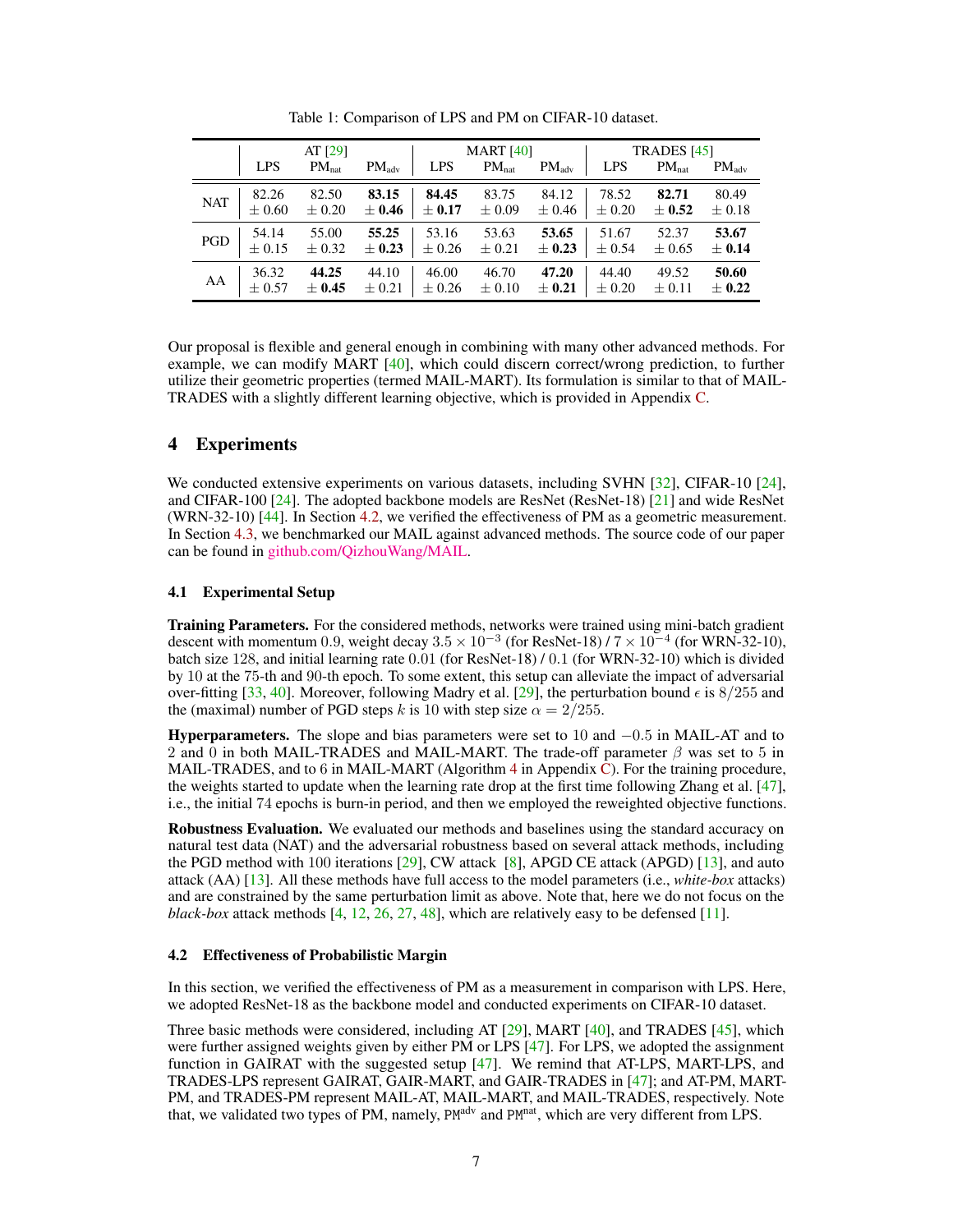|                        | NAT        | PGD        | <b>APGD</b> | CW         | AA         |
|------------------------|------------|------------|-------------|------------|------------|
| AT $[29]$              | 84.86      | 48.91      | 47.70       | 51.61      | 44.90      |
|                        | $\pm 0.17$ | $\pm 0.14$ | $\pm 0.06$  | $\pm$ 0.15 | $\pm 0.53$ |
| <b>TRADES</b> [45]     | 84.00      | 52.66      | 52.37       | 52.30      | 48.10      |
|                        | $\pm 0.23$ | $\pm 0.16$ | $+0.24$     | $\pm 0.06$ | $\pm 0.26$ |
| <b>MART</b> [40]       | 82.28      | 53.50      | 52.73       | 51.59      | 48.40      |
|                        | $\pm 0.14$ | $\pm 0.46$ | $\pm 0.57$  | $\pm 0.16$ | $\pm 0.14$ |
| <b>FAT</b> [46]        | 87.97      | 46.78      | 46.68       | 49.92      | 43.90      |
|                        | $\pm 0.15$ | $\pm$ 0.12 | $\pm 0.16$  | $+0.26$    | $+0.82$    |
| <b>AWP</b> [42]        | 85.17      | 52.63      | 50.40       | 51.39      | 47.00      |
|                        | $\pm 0.40$ | $\pm$ 0.17 | $+0.26$     | $\pm 0.18$ | $+0.25$    |
| GAIRAT <sub>[47]</sub> | 83.22      | 54.81      | 50.95       | 39.86      | 33.35      |
|                        | $\pm 0.06$ | $\pm$ 0.15 | $\pm 0.49$  | $\pm 0.08$ | $\pm 0.57$ |
| <b>MAIL-AT</b>         | 84.52      | 55.25      | 53.20       | 48.88      | 44.22      |
|                        | $\pm 0.46$ | $\pm 0.23$ | $\pm 0.38$  | $\pm 0.11$ | $\pm 0.21$ |
| MAIL-TRADES            | 81.84      | 53.68      | 52.92       | 52.89      | 50.60      |
|                        | $\pm$ 0.18 | $\pm 0.14$ | $\pm 0.62$  | $\pm 0.31$ | $\pm$ 0.22 |

<span id="page-7-1"></span>Table 2: Average accuracy (%) and standard deviation on CIFAR-10 dataset with ResNet-18.

The experimental results with 5 individual trials are summarized in Table [1,](#page-6-1) where we adopted three evaluations, including natural performance (NAT), the PGD method with 100 steps (PGD), and auto attack (AA). AA can be viewed as an ensemble of several advanced attacks and thus reliably reflect the robustness. As we can see, the superiority of PM is apparent, regardless of the adopted learning objectives: the results of PM are 0.70-7.93% better than LPS regarding AA and 0.14-2.00% better regarding PGD. Although LPS could achieve comparable results regarding PGD attacks, its adversarial robustness is quite low when facing AA attacks. It indicates that the robustness improvement of GAIRAT might be partially. This is probably caused by *obfuscated gradients* [\[2\]](#page-9-4), since stronger attack methods (e.g., AA) lead to poorer performance on adversarial robustness.

Comparing the results in using  $PM<sub>nat</sub>$  and  $PM<sub>adv</sub>$ , both PMs can lead to promising robustness, while  $PM<sub>adv</sub>$  is slightly better. The reason is that  $PM<sub>adv</sub>$  can precisely describe the distance between adversarial variants and decision boundaries. As a result, it can help accurately assign high wights for those important instances during AT. Therefore, we adopt  $PM_{adv}$  in the following experiments.

## <span id="page-7-0"></span>4.3 Performance Evaluation

We also benchmarked our proposal against advanced methods. Here, we reported the results on the CIFAR-10 dataset due to the space limitation. Please refer to Appendix B for more results.

Compared Baselines. We compared the proposed method with the following baselines: (1) (traditional) AT [\[29\]](#page-10-7): the cross-entropy loss for adversarial perturbation generated by the PGD method; (2) TRADES [\[45\]](#page-11-5): a learning objective with an explicit trade-off between the adversarial and natural performance; (3) MART [\[40\]](#page-11-6): a training strategy which treats wrongly/correctly predicted data separately; (4) FAT [\[46\]](#page-11-1): adversarial training with early-stopping in adversarial intensity; (5) AWP [\[42\]](#page-11-10): a double perturbation mechanism that can flatten the loss landscape by weight perturbation; (6) GAIRAT [\[47\]](#page-11-4): geometric-aware instance-reweighted adversarial training.

All the methods were run for 5 individual trials with different random seeds, where we reported their average accuracy and standard deviation. The results are summarized in Table [2](#page-7-1) and Table [3](#page-8-0) with the backbone models being ResNet-18 and WRN-32-10, respectively. Overall, our MAIL achieved the best or the second-best robustness against all four types of attacks, revealing the superiority of MAIL (i.e., MAIL-AT and MAIL-TRADES) in adversarial robustness. Specifically, AT and TRADES both treat training data equally, and thus their results were unsatisfactory compared with the best one  $(0.55\% - 6.34\%$  decline with ResNet-18 and  $0.02\% - 9.43\%$  decline with WRN-32-10), implying the possibility for its further improvement. Though MART and FAT consider the impact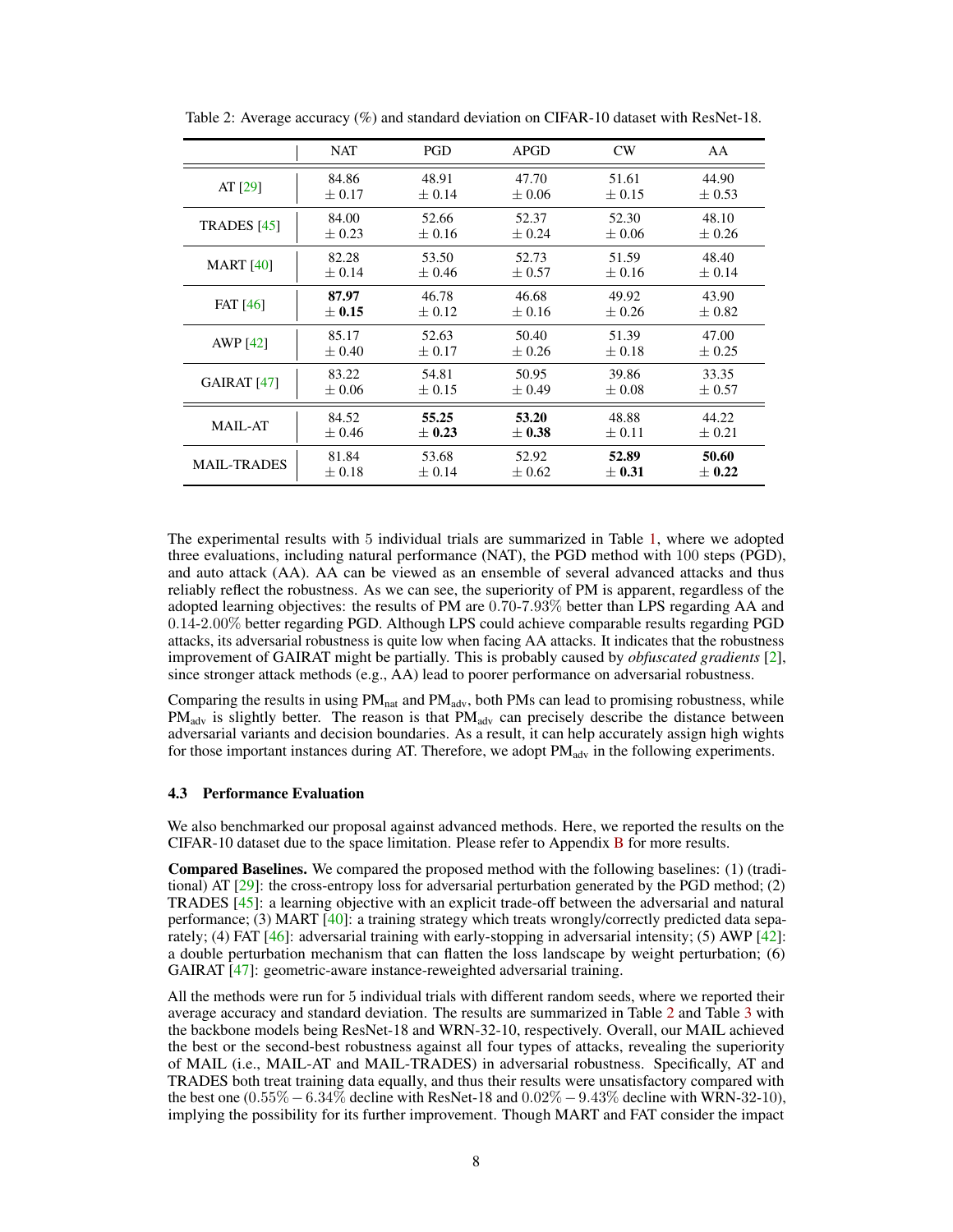|                          | <b>NAT</b> | PGD        | <b>APGD</b> | CW         | AA         |
|--------------------------|------------|------------|-------------|------------|------------|
| AT                       | 87.80      | 49.43      | 49.12       | 53.38      | 48.46      |
|                          | $\pm$ 0.13 | $+0.29$    | $+0.26$     | $+0.05$    | $\pm 0.46$ |
| <b>TRADES</b>            | 86.36      | 54.88      | 55.02       | 56.18      | 53.40      |
|                          | $\pm 0.52$ | $\pm 0.39$ | $\pm 0.27$  | $\pm 0.16$ | $\pm 0.37$ |
| $\boldsymbol{\varsigma}$ | 84.76      | 55.61      | 55.40       | 54.72      | 51.40      |
| <b>MART</b>              | $\pm 0.34$ | $\pm 0.51$ | $\pm 0.37$  | $\pm 0.20$ | $\pm 0.05$ |
| <b>FAT</b>               | 89.70      | 48.79      | 48.72       | 52.39      | 47.48      |
|                          | $\pm 0.17$ | $\pm$ 0.18 | $+0.36$     | $+0.89$    | $\pm 0.30$ |
| AWP                      | 57.55      | 54.17      | 54.20       | 55.18      | 53.08      |
|                          | $+0.23$    | $\pm 0.10$ | $\pm 0.16$  | $+0.30$    | $\pm$ 0.17 |
| <b>GAIRAT</b>            | 86.30      | 58.74      | 55.64       | 45.57      | 40.30      |
|                          | $\pm 0.61$ | $\pm 0.46$ | $\pm 0.36$  | $\pm 0.18$ | $\pm 0.16$ |
| <b>MAIL-AT</b>           | 84.83      | 58.86      | 55.82       | 51.26      | 47.10      |
|                          | $\pm 0.39$ | $+0.25$    | $\pm 0.31$  | $\pm 0.20$ | $+0.22$    |
| <b>MAIL-TRADES</b>       | 84.00      | 57.40      | 56.96       | 56.20      | 53.90      |
|                          | $\pm$ 0.15 | $\pm 0.96$ | $\pm$ 0.19  | $\pm 0.30$ | $\pm$ 0.22 |

<span id="page-8-0"></span>Table 3: Average accuracy (%) and standard deviation on CIFAR-10 dataset with WRN-32-10.

of individuals on the final performance, they fail in paying attention to geometric properties of data during training. Concretely, MART mainly focuses on the correctness regarding natural prediction, and FAT prevents the model learning from *highly* non-robust data in keeping its natural performance. Therefore, FAT achieved the best natural performance  $(3.11\% - 6.13\%$  improvement with ResNet-18 and 1.90% − 5.70% improvement with WRN-32-10), while its robustness against adversaries seems inadequate  $(2.97\% - 8.45\%$  decline with ResNet-18 and  $3.81\%$ -10.07% decline with WRN-32-10). Moreover, in adopting LPS as the geometric measurement, GAIRAT performed well regarding PGD and AGPD attacks, while the adversarial robustness on CW and AA attacks were pretty low. In comparison, we retained the supremacy on PGD-based attacks (i.e., PGD and APGD) as in GAIRAT and revealed promising results regarding CW and AA attacks. For example, in Table [2,](#page-7-1) we achieved 0.44%-8.47% improvements on PGD attack, 0.47%-6.52% on APGD attack, 0.59%-13.03% on CW attack, and  $1.63\%$ -16.68% on AA attack.

MAIL-AT performed well on PGD-based methods, while MAIL-TRADES was good at CW and AA attacks. It suggests that the robustness depends on adopted learning objectives, coinciding with the previous conclusion [\[40\]](#page-11-6). In general, we suggest using MAIL-TRADES as a default choice, as it reveals promising results regarding AA while keeping a relatively high performance regarding PGD-based attacks. Besides, comparing the results in Table [2](#page-7-1) and Table [3,](#page-8-0) the overall accuracy had a promising improvement in employing models with a much large capacity (i.e., WRN-32-10), verifying the fact that deep models have insufficient network capacity in fitting adversaries [\[47\]](#page-11-4).

# 5 Conclusion

In this paper, we focus on boosting adversarial robustness by reweighting adversarial data during training, where data closer to the current decision boundaries are more critical and thus require larger weights. To measure the closeness, we suggest the use of *probabilistic margin* (PM), which relates to the multi-class margin in the probability space of model outputs (i.e., the estimated classposterior probabilities). Without any involvement of the PGD iterations, PM is continuous and path-independent and thus overcomes the drawbacks of previous works (e.g., LPS) efficaciously. Moreover, we consider several types of PMs with different geometric properties, and propose a general framework termed MAIL. Experiments demonstrated that PMs are more reliable measurements than previous works, and our MAIL revealed its superiority against state-of-the-art methods, independent of adopted (basic) learning objectives. In the future, we will delve deep into the mechanism in instance-reweighted adversarial learning, theoretically study the contribution of individuals for the final performance, and improve the methodology in using geometric characteristics of data.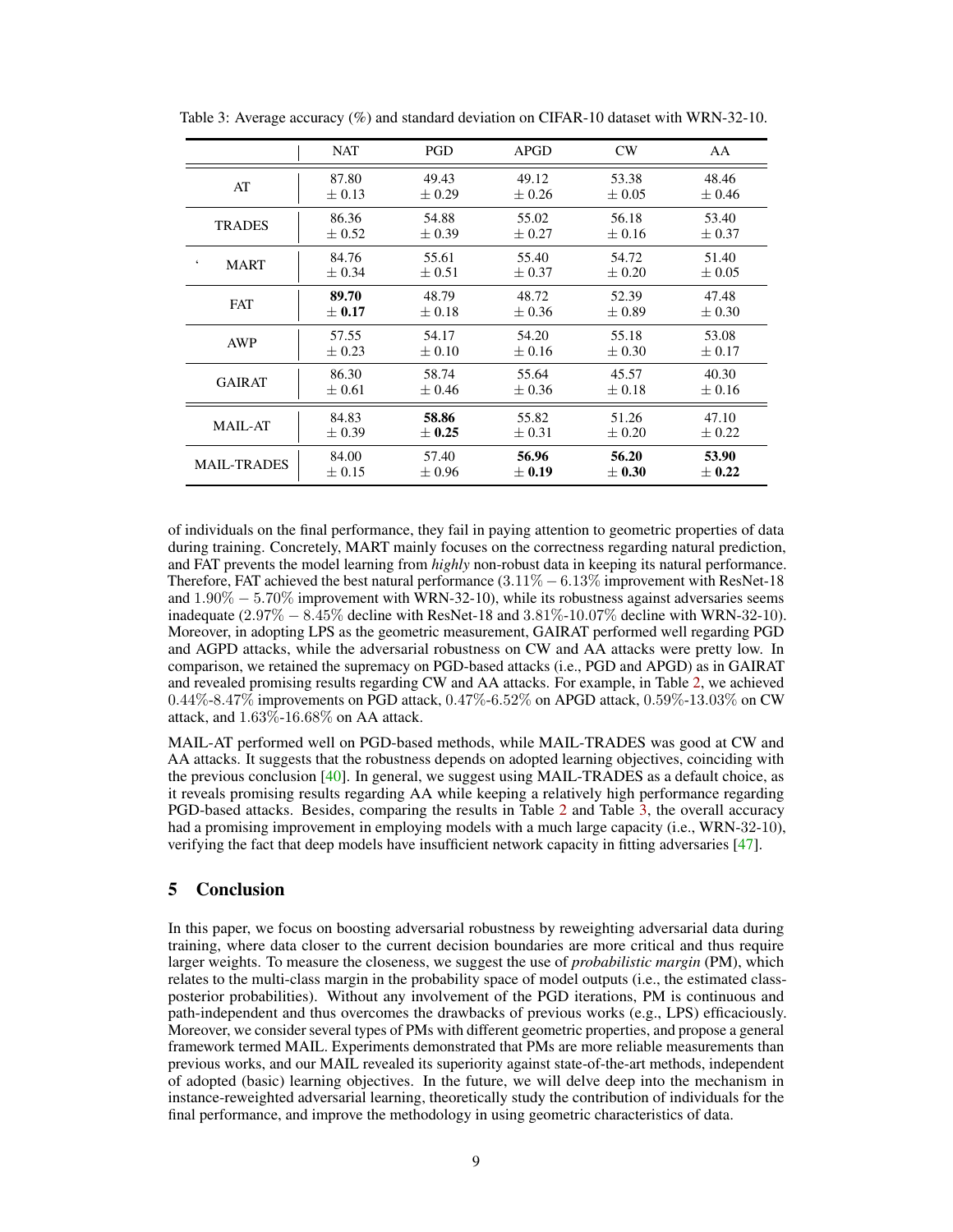## Acknowledgments and Disclosure of Funding

QZW and BH were supported by the RGC Early Career Scheme No. 22200720, NSFC Young Scientists Fund No. 62006202 and HKBU CSD Departmental Incentive Grant. TLL was partially supported by Australian Research Council Projects DP-180103424, DE-190101473, and IC-190100031. GN and MS were supported by JST AIP Acceleration Research Grant Number JPMJCR20U3, Japan, and MS was also supported by Institute for AI and Beyond, UTokyo.

## References

- <span id="page-9-6"></span>[1] M. Andriushchenko and N. Flammarion. Understanding and improving fast adversarial training. In *NeurIPS*, 2020.
- <span id="page-9-4"></span>[2] A. Athalye, N. Carlini, and D. A. Wagner. Obfuscated gradients give a false sense of security: Circumventing defenses to adversarial examples. In *ICML*, 2018.
- <span id="page-9-1"></span>[3] A. Athalye, L. Engstrom, A. Ilyas, and K. Kwok. Synthesizing robust adversarial examples. In *ICML*, 2018.
- <span id="page-9-13"></span>[4] Y. Bai, Y. Zeng, Y. Jiang, Y. Wang, S. Xia, and W. Guo. Improving query efficiency of black-box adversarial attack. In *ECCV*, 2020.
- [5] M. Balunovic and M. Vechev. Adversarial training and provable defenses: Bridging the gap. In *ICLR*, 2019.
- [6] A. N. Bhagoji, W. He, B. Li, and D. Song. Practical black-box attacks on deep neural networks using efficient query mechanisms. In *ECCV*, 2018.
- <span id="page-9-7"></span>[7] S. Bubeck, Y. T. Lee, E. Price, and I. P. Razenshteyn. Adversarial examples from computational constraints. In *ICML*, 2019.
- <span id="page-9-11"></span>[8] N. Carlini, A. Athalye, N. Papernot, W. Brendel, J. Rauber, D. Tsipras, I. Goodfellow, A. Madry, and A. Kurakin. On evaluating adversarial robustness. *arXiv preprint arXiv:1902.06705*, 2019.
- <span id="page-9-10"></span>[9] N. Carlini and D. A. Wagner. Towards evaluating the robustness of neural networks. In *Proceedings of the 2017 IEEE Symposium on Security and Privacy*, 2017.
- <span id="page-9-5"></span>[10] Y. Carmon, A. Raghunathan, L. Schmidt, P. Liang, and J. C. Duchi. Unlabeled data improves adversarial robustness. In *NeurIPS*, 2019.
- <span id="page-9-15"></span>[11] A. Chakraborty, M. Alam, V. Dey, A. Chattopadhyay, and D. Mukhopadhyay. A survey on adversarial attacks and defences. *CAAI Transactions on Intelligence Technology*, 6:25–45, 2021.
- <span id="page-9-14"></span>[12] M. Cheng, T. Le, P. Chen, H. Zhang, J. Yi, and C. Hsieh. Query-efficient hard-label black-box attack: An optimization-based approach. In *ICLR*, 2019.
- <span id="page-9-12"></span>[13] F. Croce and M. Hein. Reliable evaluation of adversarial robustness with an ensemble of diverse parameter-free attacks. In *ICML*, 2020.
- <span id="page-9-8"></span>[14] D. Cullina, A. N. Bhagoji, and P. Mittal. Pac-learning in the presence of evasion adversaries. In *NeurIPS*, 2018.
- <span id="page-9-2"></span>[15] J. Dong, Y. Cong, G. Sun, and D. Hou. Semantic-transferable weakly-supervised endoscopic lesions segmentation. In *ICCV*, 2019.
- <span id="page-9-3"></span>[16] J. Dong, Y. Cong, G. Sun, B. Zhong, and X. Xu. What can be transferred: Unsupervised domain adaptation for endoscopic lesions segmentation. In *CVPR*, 2020.
- <span id="page-9-0"></span>[17] X. Du, J. Zhang, B. Han, T. Liu, Y. Rong, G. Niu, J. Huang, and M. Sugiyama. Learning diverse-structured networks for adversarial robustness. In *ICML*, 2021.
- <span id="page-9-9"></span>[18] A. Fawzi, S. Moosavi-Dezfooli, P. Frossard, and S. Soatto. Empirical study of the topology and geometry of deep networks. In *CVPR*, 2018.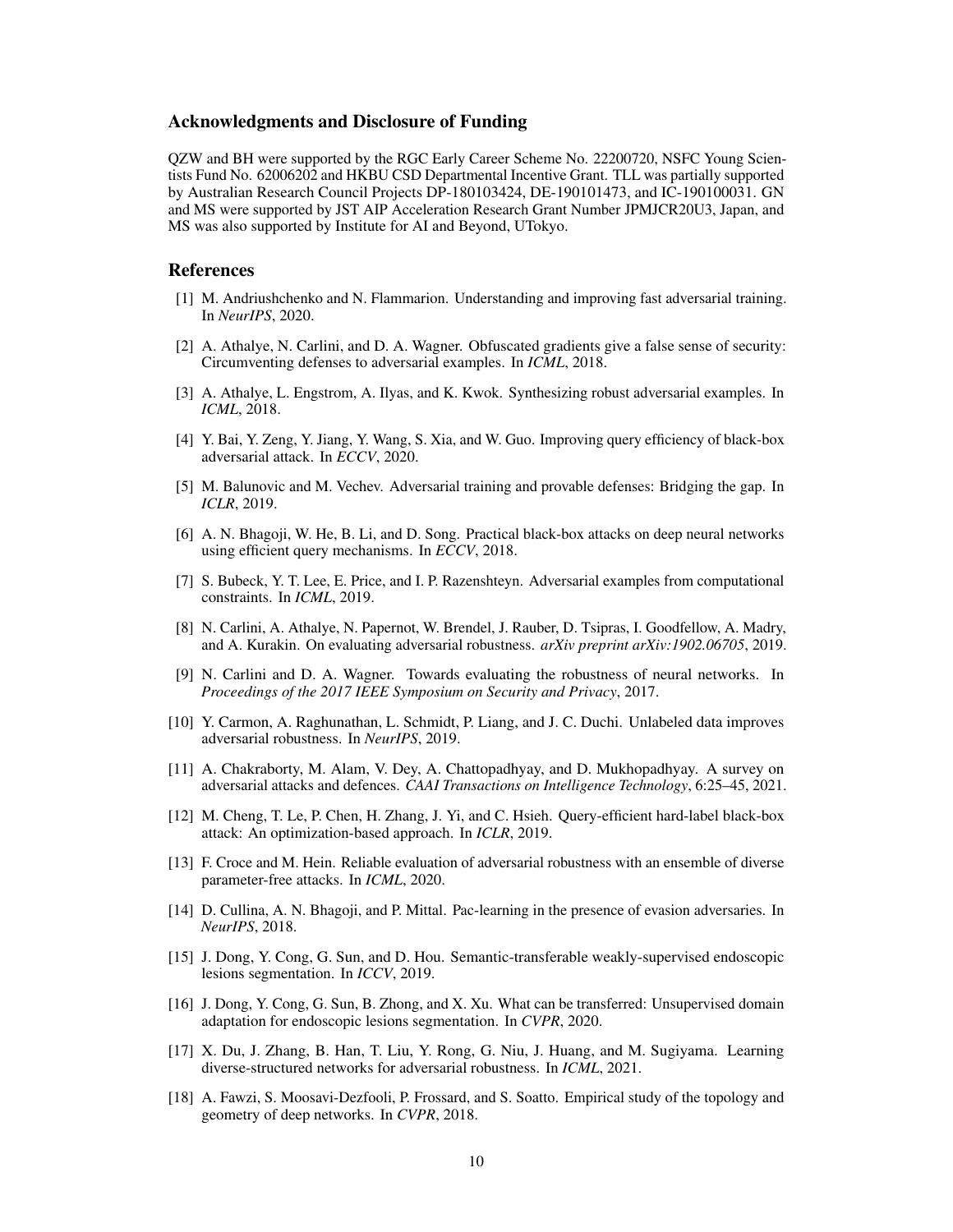- <span id="page-10-4"></span>[19] S. G. Finlayson, J. D. Bowers, J. Ito, J. L. Zittrain, A. L. Beam, and I. S. Kohane. Adversarial attacks on medical machine learning. *Science*, 363(6433):1287–1289, 2019.
- <span id="page-10-0"></span>[20] R. Gao, F. Liu, J. Zhang, B. Han, T. Liu, G. Niu, and M. Sugiyama. Maximum mean discrepancy test is aware of adversarial attacks. In *ICML*, 2021.
- <span id="page-10-16"></span>[21] K. He, X. Zhang, S. Ren, and J. Sun. Deep residual learning for image recognition. In *CVPR*, 2016.
- <span id="page-10-10"></span>[22] A. Ilyas, S. Santurkar, D. Tsipras, L. Engstrom, B. Tran, and A. Madry. Adversarial examples are not bugs, they are features. In *NeurIPS*, 2019.
- <span id="page-10-12"></span>[23] V. Koltchinskii and D. Panchenko. Empirical margin distributions and bounding the generalization error of combined classifiers. *Annals of Statistics*, 30(1):1–50, 2002.
- <span id="page-10-14"></span>[24] A. Krizhevsky and G. Hinton. Learning multiple layers of features from tiny images. *Technical Report TR-2009, University of Toronto, Toronto*, 2009.
- <span id="page-10-5"></span>[25] A. Kurakin, I. J. Goodfellow, and S. Bengio. Adversarial examples in the physical world. In *ICLR*, 2017.
- <span id="page-10-17"></span>[26] J. Li, R. Ji, H. Liu, J. Liu, B. Zhong, C. Deng, and Q. Tian. Projection & probability-driven black-box attack. In *CVPR*, 2020.
- <span id="page-10-18"></span>[27] Y. Li, L. Li, L. Wang, T. Zhang, and B. Gong. NATTACK: learning the distributions of adversarial examples for an improved black-box attack on deep neural networks. In *ICML*, 2019.
- <span id="page-10-3"></span>[28] G. Litjens, T. Kooi, B. E. Bejnordi, A. A. A. Setio, F. Ciompi, M. Ghafoorian, J. A. Van Der Laak, B. Van Ginneken, and C. I. Sánchez. A survey on deep learning in medical image analysis. *Medical Image Analysis*, 42:60–88, 2017.
- <span id="page-10-7"></span>[29] A. Madry, A. Makelov, L. Schmidt, D. Tsipras, and A. Vladu. Towards deep learning models resistant to adversarial attacks. In *ICLR*, 2018.
- <span id="page-10-6"></span>[30] S.-M. Moosavi-Dezfooli, A. Fawzi, J. Uesato, and P. Frossard. Robustness via curvature regularization, and vice versa. In *CVPR*, 2019.
- <span id="page-10-13"></span>[31] Y. Nesterov. A method for solving the convex programming problem with convergence rate O(1/kˆ2). *Proceedings of the USSR Academy of Sciences*, 269:543–547, 1983.
- <span id="page-10-15"></span>[32] Y. Netzer, T. Wang, A. Coates, A. Bissacco, B. Wu, and A. Y. Ng. Reading digits in natural images with unsupervised feature learning. In *NeurIPS Workshop on Deep Learning and Unsupervised Feature Learning*, 2011.
- <span id="page-10-9"></span>[33] T. Pang, X. Yang, Y. Dong, H. Su, and J. Zhu. Bag of tricks for adversarial training. In *ICLR*, 2021.
- [34] N. Papernot, P. McDaniel, A. Sinha, and M. Wellman. Towards the science of security and privacy in machine learning. In *Proceedings of 3rd IEEE European Symposium on Security and Privacy*, 2018.
- <span id="page-10-2"></span>[35] Y. Qin, N. Carlini, G. W. Cottrell, I. J. Goodfellow, and C. Raffel. Imperceptible, robust, and targeted adversarial examples for automatic speech recognition. In *ICML*, 2019.
- <span id="page-10-8"></span>[36] L. Schmidt, S. Santurkar, D. Tsipras, K. Talwar, and A. Madry. Adversarially robust generalization requires more data. In *NeurIPS*, 2018.
- <span id="page-10-1"></span>[37] C. Szegedy, W. Zaremba, I. Sutskever, J. Bruna, D. Erhan, I. J. Goodfellow, and R. Fergus. Intriguing properties of neural networks. In *ICLR*, 2014.
- <span id="page-10-11"></span>[38] D. Tsipras, S. Santurkar, L. Engstrom, A. Turner, and A. Madry. Robustness may be at odds with accuracy. In *ICLR*, 2019.